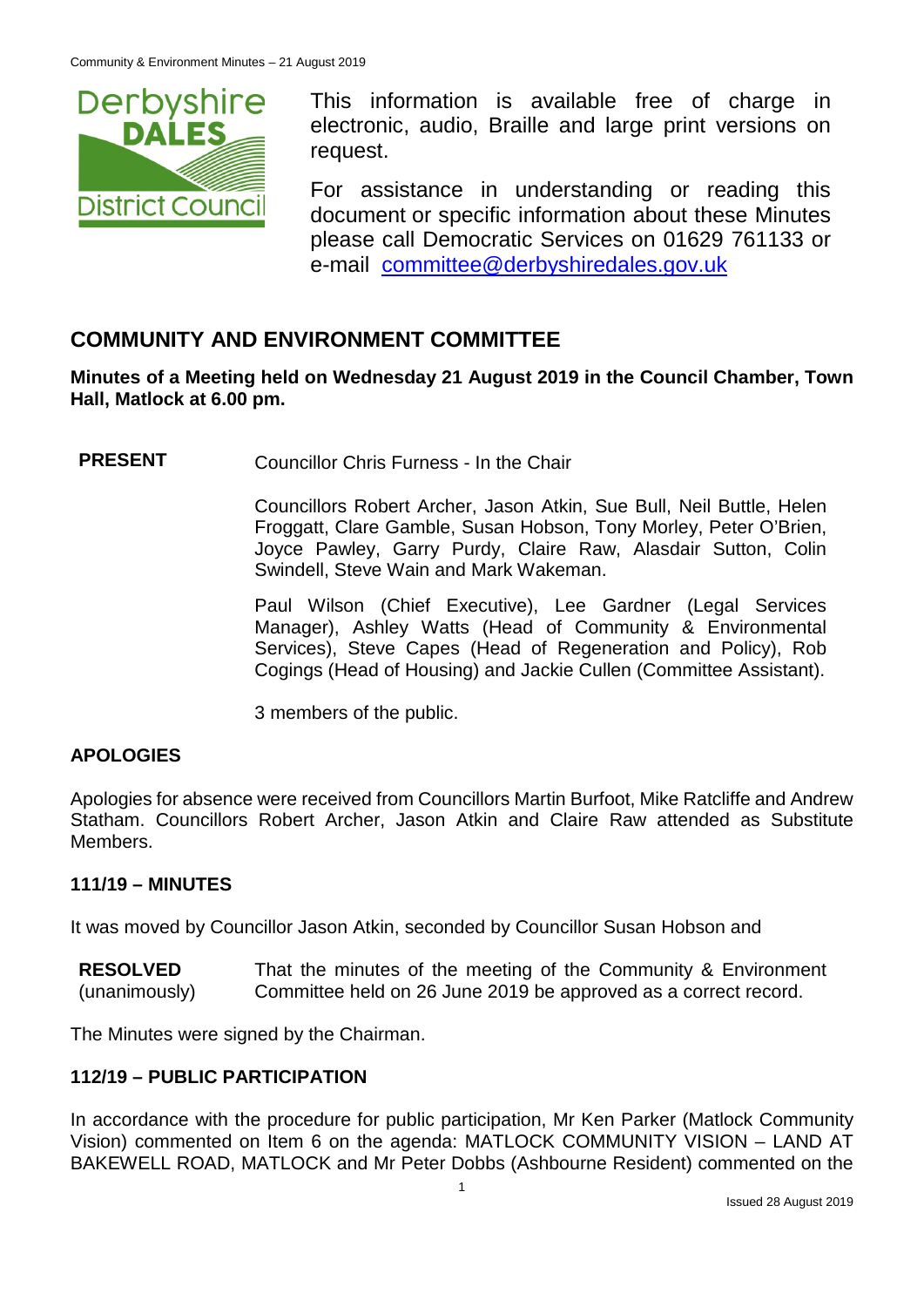Ashbourne Memorial Park Bandstand in respect of ITEM 7 on the agenda: MEMORIAL BENCH DONATION POLICY, with particular reference to the Council's plans for the Bandstand in Ashbourne Memorial Park.

## **113/19 – MATLOCK COMMUNITY VISION – LAND AT BAKEWELL ROAD, MATLOCK**

Councillor Colin Swindell arrived at 6.10pm during discussion of this item.

The Committee considered an updating report on progress with identifying redevelopment proposals for the Bakewell Road site, Matlock, and continued partnership working with the Matlock Community Vision Steering Group. The report sought approval to scope potential redevelopment opportunities for the site and note the proposed approach to the Commercial Board to secure project development funding.

An initial feasibility study had been commissioned by Matlock Community Vision (MCV) (funded by the District Council) undertaken by Aspinall Verdi Ltd, whose conclusions were set out in the report, together with a summary of the MCV feasibility study and additional work carried out by Thomas Lister Ltd, the Council's Commercial Advisor.

The Committee were advised that the Council's submission of an external funding bid for Matlock town centre (working alongside the MCV Steering Group) to the Government's Future High Streets Fund had been submitted on 22 March 2019, but this had unfortunately been unsuccessful. However, the Chief Executive had been notified by the Government that they were to carry out an analysis of all bids received and would then put forward helpful suggestions for future bids. The next round of the Fund would be announced in the New Year,

Members were reminded that a potential cinema use on the site had originally been put forward in 2017 following interest from a local entrepreneur and comprised a central element of the feasibility work commissioned by MCV. The Future High Streets Fund bid had also identified a small cinema with ancillary food and beverage as potential uses, to be explored through more detailed work. To this end, work had continued in order to establish interest in the site focusing on the area within the freehold ownership of the Council, as detailed in the report. The requirement for bus operators to maintain access through the site remained one of the problematic issues.

It was reported that a further meeting had been held with the Steering Group on 12 August and it was acknowledged that there was a need to test the viability of any new potential uses. Public consultation would be undertaken once further feasibility had been carried out and prior to the finalisation of any redevelopment scheme.

It was therefore proposed to undertake further feasibility work to scope potential redevelopment opportunities for the site, to include a small cinema development within the Market Hall, as set out in section 4 of the report. Officers proposed to present a further report to the Council's Commercial Board setting out the programme of work and resources required, and a further report would be brought back to Members in due course.

It was moved by Councillor Garry Purdy, seconded by Councillor Susan Hobson that

1. The Committee note the outcome of the Matlock Future High Streets Fund bid to Government;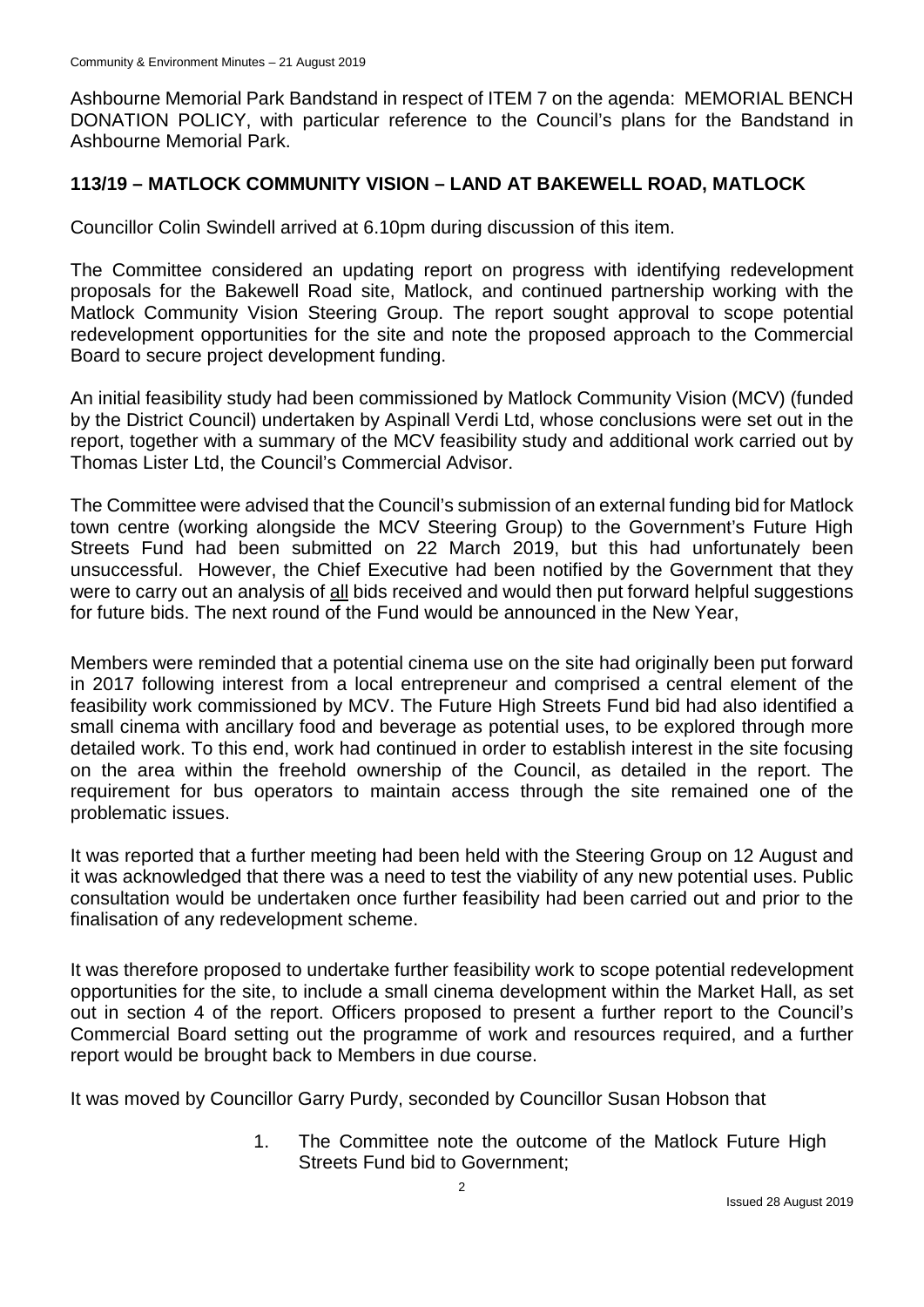- 2. The Committee note the further work undertaken by officers alongside the Future High Streets Fund bid to establish potential interest in the site and engagement with key stakeholders;
- 3. To undertake further feasibility work to scope redevelopment opportunities for the site to include a small cinema development in the Market Hall;
- 4. A further report be considered by the Council's Commercial Board to agree the forward work programme and resourcing, and approach to public consultation should feasibility work identify a workable scheme;
- 5. The Matlock Community Vision Steering Group are thanked for their continued joint working with the Council to develop potential options for the site.

An Amendment was moved by Councillor Peter O'Brien and seconded by Councillor Claire Raw to include the following additional recommendation:

| <b>RESOLVED</b><br>Voting: | 6.      | That urgent discussions take place at the highest level with<br>Derbyshire County Council and bus operators to enable full re-<br>development potential of the District Council's assets to be<br>realised. |
|----------------------------|---------|-------------------------------------------------------------------------------------------------------------------------------------------------------------------------------------------------------------|
| For<br><b>Against</b>      | 5<br>12 |                                                                                                                                                                                                             |
| <b>Abstentions</b>         |         |                                                                                                                                                                                                             |

The Chairman declared the motion LOST.

The substantive motion was then put to the vote, and it was

| <b>RESOLVED</b>                             |              | The Committee note the outcome of the Matlock Future High<br><b>Streets Fund bid to Government:</b>                                                                                                                      |
|---------------------------------------------|--------------|--------------------------------------------------------------------------------------------------------------------------------------------------------------------------------------------------------------------------|
|                                             | 2.           | The Committee note the further work undertaken by officers<br>alongside the Future High Streets Fund bid to establish potential<br>interest in the site and engagement with key stakeholders;                            |
|                                             |              | 3. To undertake further feasibility work to scope redevelopment<br>opportunities for the site to include a small cinema development<br>in the Market Hall;                                                               |
|                                             |              | 4. A further report be considered by the Council's Commercial Board<br>to agree the forward work programme and resourcing, and<br>approach to public consultation should feasibility work identify a<br>workable scheme; |
| Voting:                                     |              | 5. The Matlock Community Vision Steering Group are thanked for<br>their continued joint working with the Council to develop potential<br>options for the site.                                                           |
| For<br><b>Against</b><br><b>Abstentions</b> | 16<br>0<br>1 |                                                                                                                                                                                                                          |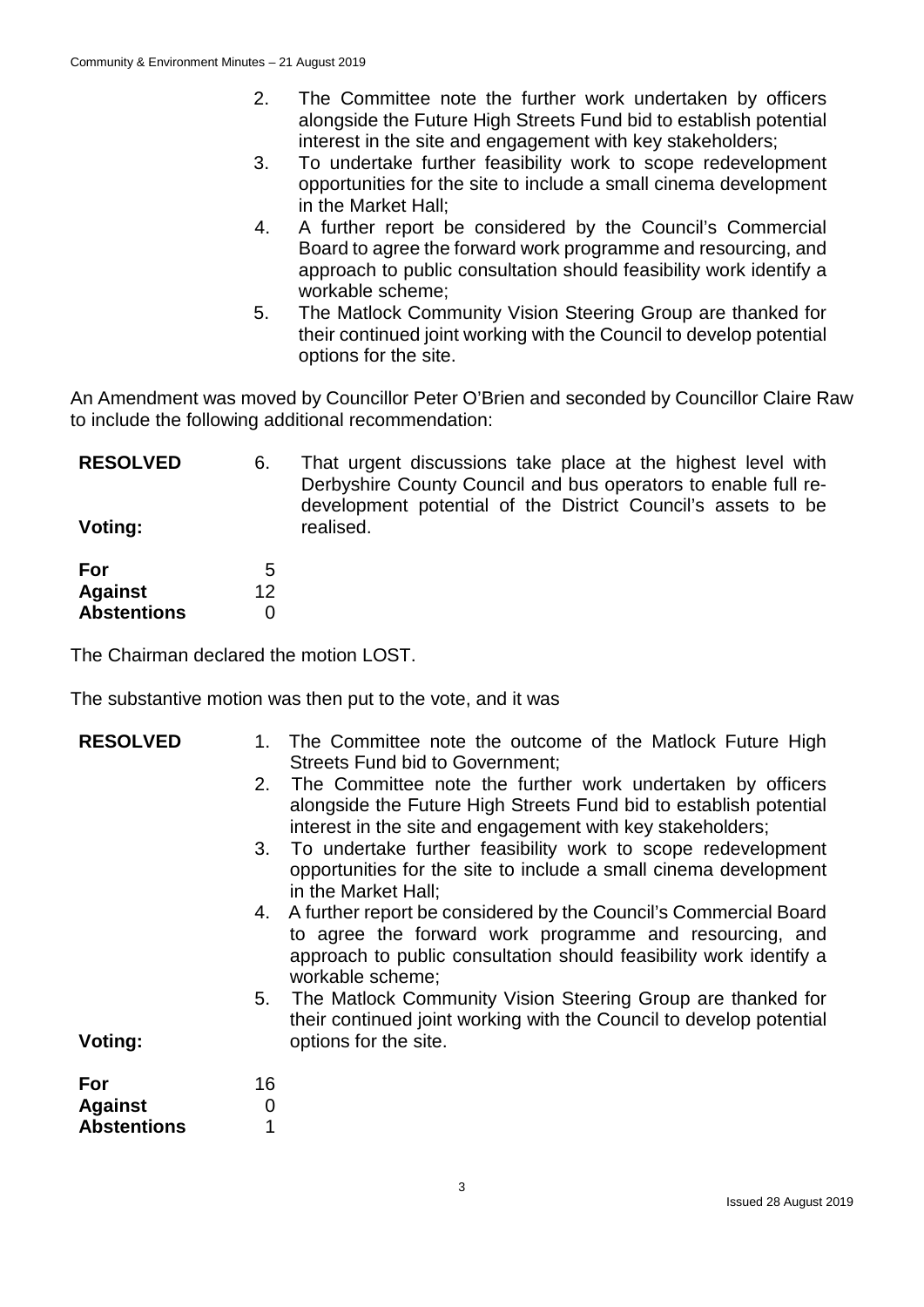The Chairman declared the motion CARRIED.

## **114/19 – MEMORIAL BENCH DONATION POLICY**

The Committee considered an outline of the proposed new Memorial Bench Policy to manage requests for memorial benches on Council owned land.

In response to Mr Dodd's comments under the public participation item, the Head of Regeneration and Policy advised that the Council's plans for the bandstand, or any other memorials in the district, were not covered by this report.

As part of the Corporate Signage report to Governance and Resources Committee, 29<sup>th</sup> June 2017 (Minute No. 65/17), it was resolved:

3. That a new, easy maintenance, approach to memorial plaques is approved, enabling the Council to promote subscriptions to existing wooden benches in our parks; the plaque and bench to be maintained for a specified number of years by the Council, with the plaque provided by the subscriber to our specification.

The methodology for the policy in order to deliver the Resolution was set out in the report.

It was reported that members of the public regularly made requests for memorial benches to be placed on council land, leading to some areas, especially Bakewell and Monsal Head, being oversubscribed. However, these areas did have other undedicated benches that could host a memorial. Presently the Council only provided a full bench and dedication service, where space allowed, for a donation of £680.

Comparison with other Councils had been undertaken, and proposed donation levels based on the existing costs for benches and plaques were tabled in paragraph 2.7 of the report, with a proposal to review the prices annually, as outlined in the report.

The Guidance Notes for applicants were attached as Appendix 1 to the report.

It was moved by Councillor Helen Froggatt, seconded by Councillor Mark Wakeman and

**RESOLVED** (unanimously) That the Memorial Bench Donation Policy, set out in Appendix 1 to the report, is approved.

## **115/19 – VOLUNTARY RIGHT TO BUY SCHEME**

The Committee considered a report that set out the development of the Voluntary Right to Buy (VRTB) scheme established by the government and the housing sector, as summarised in the report. The report also identified a way in which the scheme could be delivered in the Derbyshire Dales.

An initial pilot ran during 2016-17 with five housing associations across England, and a larger regional pilot was confirmed in the Government's 2017 Autumn Budget, which was open to participating housing association tenants in the East and West Midlands.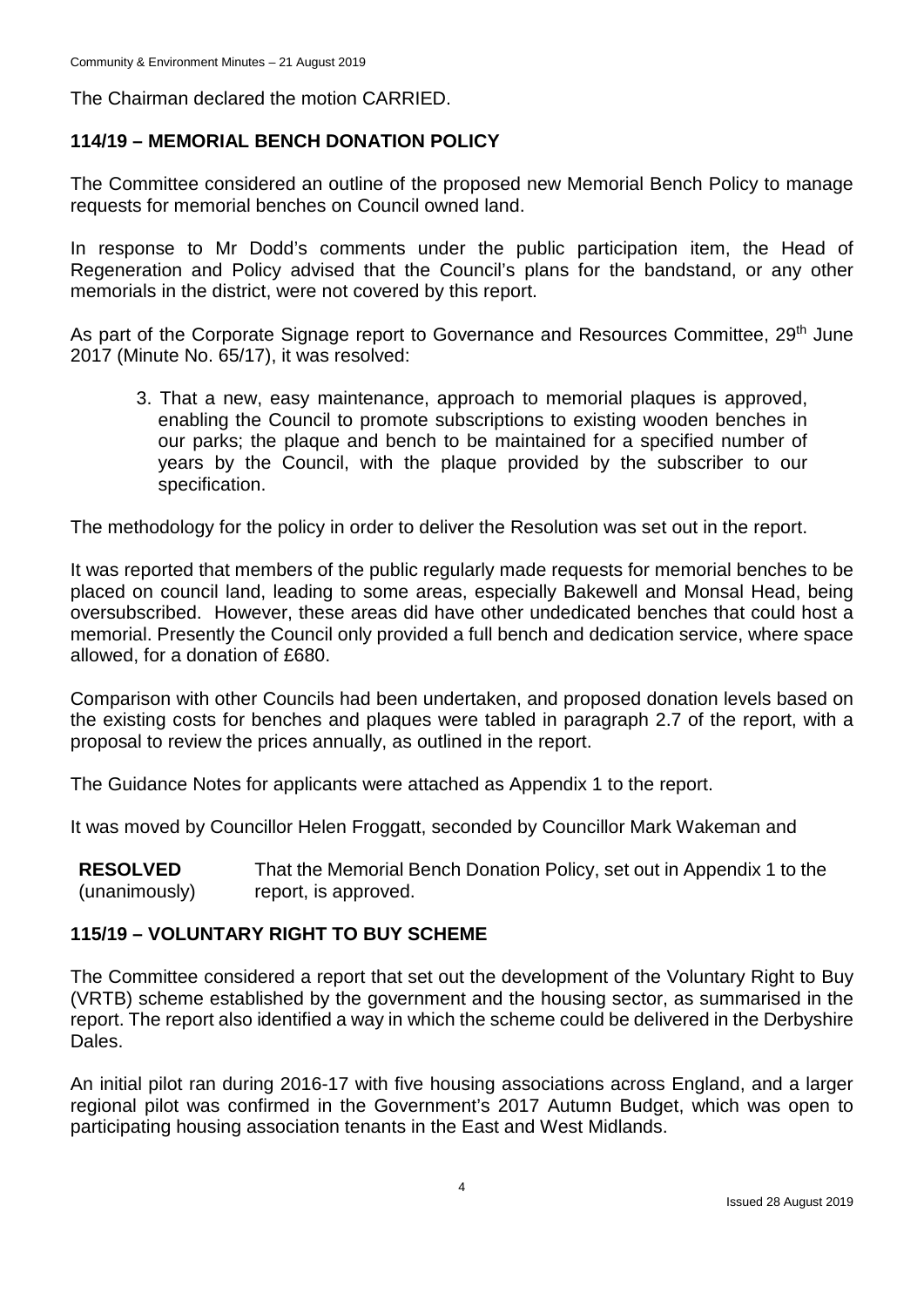The agreement between the Government and the Housing association Sector was based on four key principles, as listed below and detailed in the report:

- Right to Buy level discounts for eligible housing association tenants;
- Board control over which homes to sell;
- Full compensation;
- Flexible one for one replacement through new supply nationally.

As government policy had evolved, the largest development funding grants were being awarded to the biggest Housing Associations. The merger between Waterloo and Fortis to form Platform in 2018/19 meant that the new combined housing association could build an additional 500 per year, thus maintaining a close working relationship with Platform was key to the future delivery of affordable homes within the Derbyshire Dales.

Details of the policy adopted by Platform were set out in the report, together with a number of exempt categories. It was reported that Platform had previously decided to decline applications from rural settlements, but as this had proved hard for them to defend they were considering rural applications on a case by case basis, due to legal challenge.

The Regional pilot had been based on a ballot and tenants were given a 3 month window in which to log in to a government website, expressing an interest to buy. Across the East and West Midlands funding existed for 20,000 of the 40,000 bids that had been received. However, as the initial pilot was underspent with a high dropout rate, it was possible that the ballot would reopen. The procedure for tenants was set out in the report.

The existing Right To Buy scheme would continue to operate in the normal way, i.e. people who were tenants of the District Council before 1996 and who were still living in their original property had a protected Right To Buy. It was noted that there were currently fewer than 10 Right To Buy sales per year.

It was moved by Councillor Jason Atkin, seconded by Councillor Tony Morley and

- **RESOLVED** That subject to Member approval the following criteria be adopted in the delivery of the Voluntary Right To Buy scheme:
	- (i) The scheme is restricted to Ashbourne and Matlock
	- (ii) The scheme only operates for the life time of the VRTB deal, funded by government
	- (iii) 1 for 1 replacement takes place in accordance with the government timetable, i.e. within 3 years
	- (iv) Platform work with the Housing Team to secure replacement stock as near as possible to the sold homes and to support other council initiatives including the Hurst Farm regeneration project and empty homes
	- (v) The scheme would only apply to houses, with bungalows and flats excluded.

**Voting:**

| For                | 15 |
|--------------------|----|
| <b>Against</b>     |    |
| <b>Abstentions</b> |    |